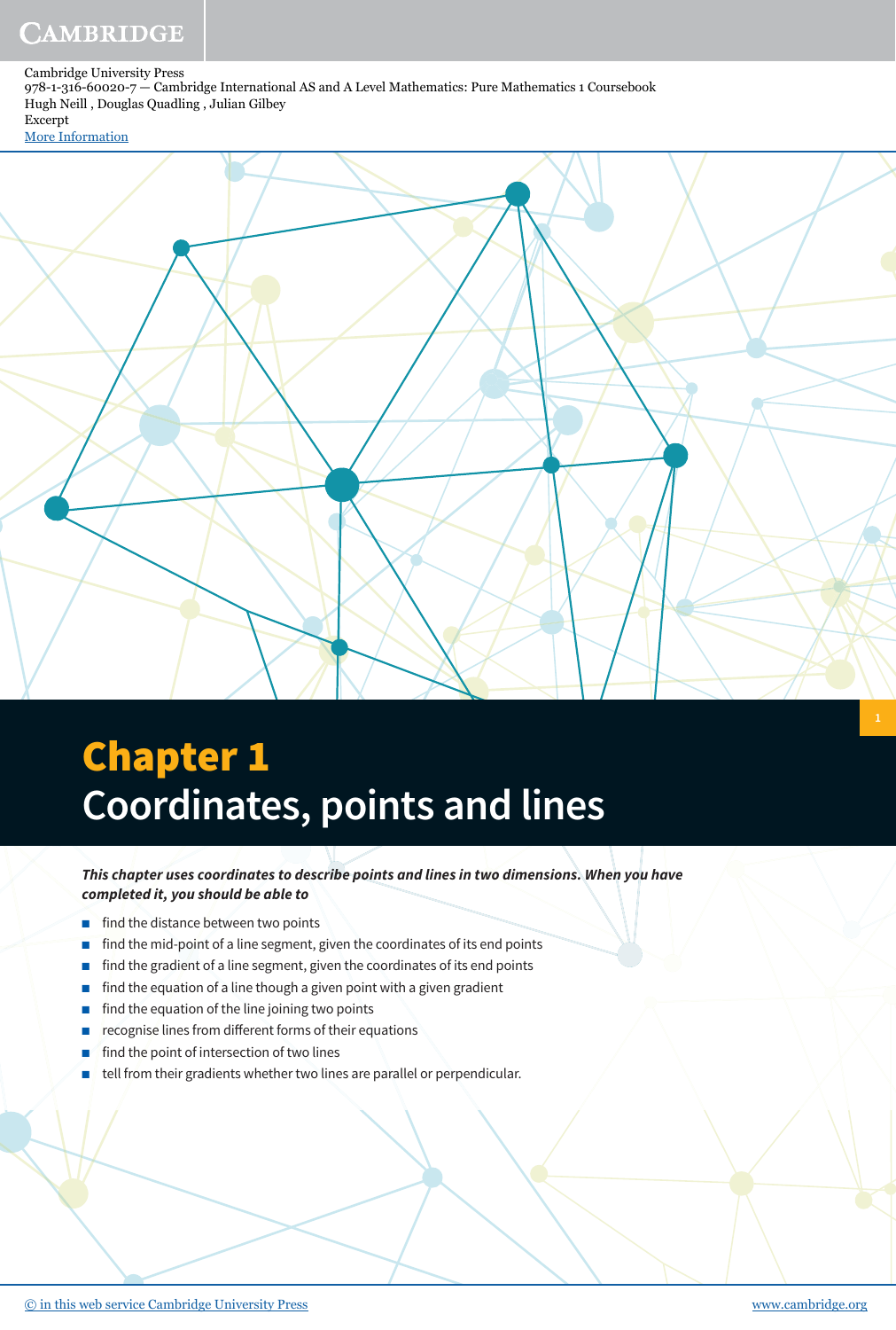[More Information](www.cambridge.org/9781316600207)

### **Cambridge International AS and A Level Mathematics: Pure Mathematics 1**

### **1.1 The distance between two points**

When you choose an origin, draw an *x*-axis to the right on the page and a *y*-axis up the page and choose scales along the axes, you are setting up a coordinate system. The coordinates of this system are called **cartesian coordinates** after the French mathematician René Descartes, who lived in the 17th century.

In Fig. 1.1, two points *A* and *B* have cartesian coordinates (4,3) and (10,7). The part of the line *AB* which lies between *A* and *B* is called a **line segment**. The length of the line segment is the distance between the points.

A third point *C* has been added to Fig. 1.1 to form a right-angled triangle. You can see that *C* has the same *x*-coordinate as *B* and the same *y*-coordinate as *A*; that is, *C* has coordinates (10,3).

It is easy to see that *AC* has length  $10 - 4 = 6$ , and *CB* has length  $7 - 3 = 4$ . Using Pythagoras' theorem in triangle *ABC* shows that the length of the line segment *AB* is

$$
\sqrt{(10-4)^2 + (7-3)^2} = \sqrt{6^2 + 4^2} = \sqrt{36 + 16} = \sqrt{52}.
$$

You can use your calculator to give this as 7.21..., if you need to, but often it is better to leave the answer as  $\sqrt{52}$ .

The idea of coordinate geometry is to use algebra so that you can do calculations like this when *A* and *B* are any points, and not just the particular points in Fig. 1.1. It often helps to use a notation which shows at a glance which point a coordinate refers to. One way of doing this is with suffixes, calling the coordinates of the first point  $(x_1, y_1)$ , and the coordinates of the second point  $(x_2,y_2)$ . Thus, for example,  $x_1$  stands for 'the *x*-coordinate of the first point'.

Fig. 1.2 shows this general triangle. You can see that  $C$  now has coordinates  $(x_2, y_1)$ , and that  $AC = x_2 - x_1$  and  $CB = y_2 - y_1$ . Pythagoras' theorem now gives

$$
AB = \sqrt{(x_2 - x_1)^2 + (y_2 - y_1)^2}.
$$

An advantage of using algebra is that this formula works whatever the shape and position of the triangle. In Fig. 1.3, the coordinates of *A* are negative, and in Fig. 1.4 the line slopes downhill rather than uphill as you move from left to right. Use Figs. 1.3 and 1.4 to work out for yourself the length of *AB* in each case. You can then use the formula to check your answers.



In Fig. 1.3,

so

$$
x_2 - x_1 = 3 - (-2) = 3 + 2 = 5
$$
 and  $y_2 - y_1 = 5 - (-1) = 5 + 1 = 6$ ,  
\n
$$
AB = \sqrt{(3 - (-2))^2 + (5 - (-1))^2} = \sqrt{5^2 + 6^2} = \sqrt{25 + 36} = \sqrt{61}.
$$





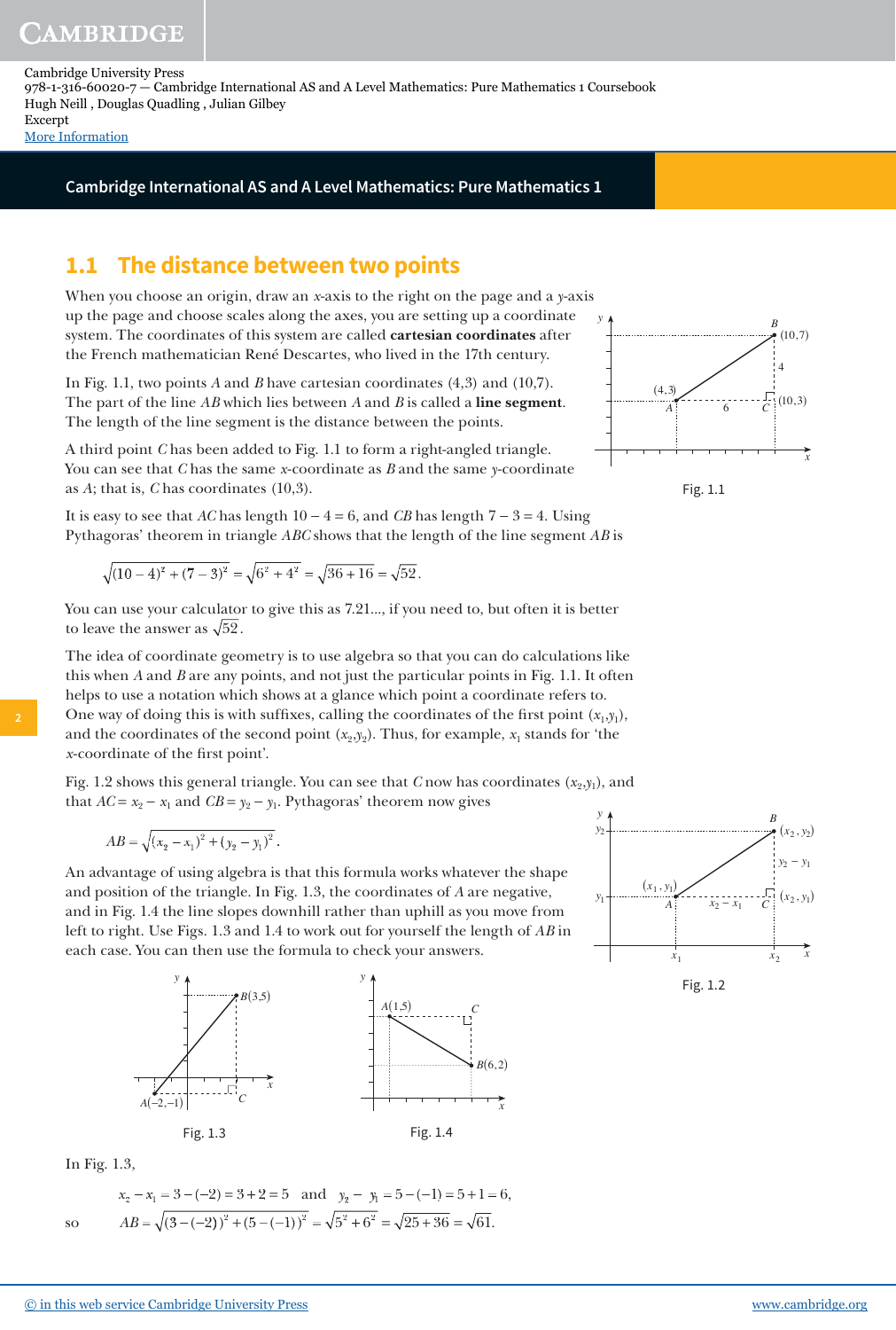**Chapter 1: Coordinates, points and lines**

And in Fig. 1.4,

 $x_2 - x_1 = 6 - 1 = 5$  and  $y_2 - y_1 = 2 - 5 = -3$ ,  $AB = \sqrt{(6-1)^2 + (2-5)^2} = \sqrt{5^2 + (-3)^2} = \sqrt{25 + 9} = \sqrt{34}.$ so

Also, it doesn't matter which way round you label the points *A* and *B*. If you think of *B* as 'the first point'  $(x_1,y_1)$  and *A* as 'the second point'  $(x_2,y_2)$ , the formula doesn't change. For Fig. 1.1, it would give

$$
BA = \sqrt{(4-10)^2 + (3-7)^2} = \sqrt{(-6)^2 + (-4)^2} = \sqrt{36+16} = \sqrt{52}
$$
, as before.

The distance between the points  $(x_2,y_1)$  and  $(x_2,y_2)$  (or the length of the line **segment joining them) is**

 $(x_2 - x_1)^2 + (y_2 - y_1)^2$ .

### **1.2 The mid-point of a line segment**

You can also use coordinates to find the mid-point of a line segment.

Fig. 1.5 shows the same line segment as in Fig. 1.1, but with the mid-point *M* added.

The line through *M* parallel to the *y*-axis meets *AC* at *D.* Then the lengths of the sides of the triangle *ADM* are half of those of triangle *ACB*, so that *y*

$$
AD = \frac{1}{2}AC = \frac{1}{2}(10 - 4) = \frac{1}{2}(6) = 3,
$$
  

$$
DM = \frac{1}{2}CB = \frac{1}{2}(7 - 3) = \frac{1}{2}(4) = 2.
$$

The *x*-coordinate of *M* is the same as the *x*-coordinate of *D*, which is

 $4 + AD = 4 + \frac{1}{2}(10 - 4) = 4 + 3 = 7$  $+ AD = 4 + \frac{1}{2}(10 - 4) = 4 + 3 = 7.$ 

The *y*-coordinate of *M* is

 $3 + DM = 3 + \frac{1}{2}(7 - 3) = 3 + 2 = 5$  $+\frac{1}{2}(7-3) = 3+2=5.$ 

So the mid-point *M* has coordinates (7,5).

In Fig. 1.6 points *M* and *D* have been added in the same way to Fig. 1.2. Exactly as before,

$$
AD = \frac{1}{2}AC = \frac{1}{2}(x_2 - x_1), \quad DM = \frac{1}{2}CB = \frac{1}{2}(y_2 - y_1).
$$

So the *x*-coordinate of *M* is

$$
x_1 + AD = x_1 + \frac{1}{2}(x_2 - x_1) = x_1 + \frac{1}{2}x_2 - \frac{1}{2}x_1
$$
  
=  $\frac{1}{2}x_1 + \frac{1}{2}x_2 = \frac{1}{2}(x_1 + x_2)$ .

The *y*-coordinate of *M* is

$$
y_1 + DM = y_1 + \frac{1}{2}(y_2 - y_1) = y_1 + \frac{1}{2}y_2 - \frac{1}{2}y_1
$$
  
=  $\frac{1}{2}y_1 + \frac{1}{2}y_2 = \frac{1}{2}(y_1 + y_2)$ .



Fig. 1.5

*A*

 $(4, 3)$ 

*x*

*B*

 $(10, 7)$ 

 $(10.3)$ 

*C*

*M*

*D*

信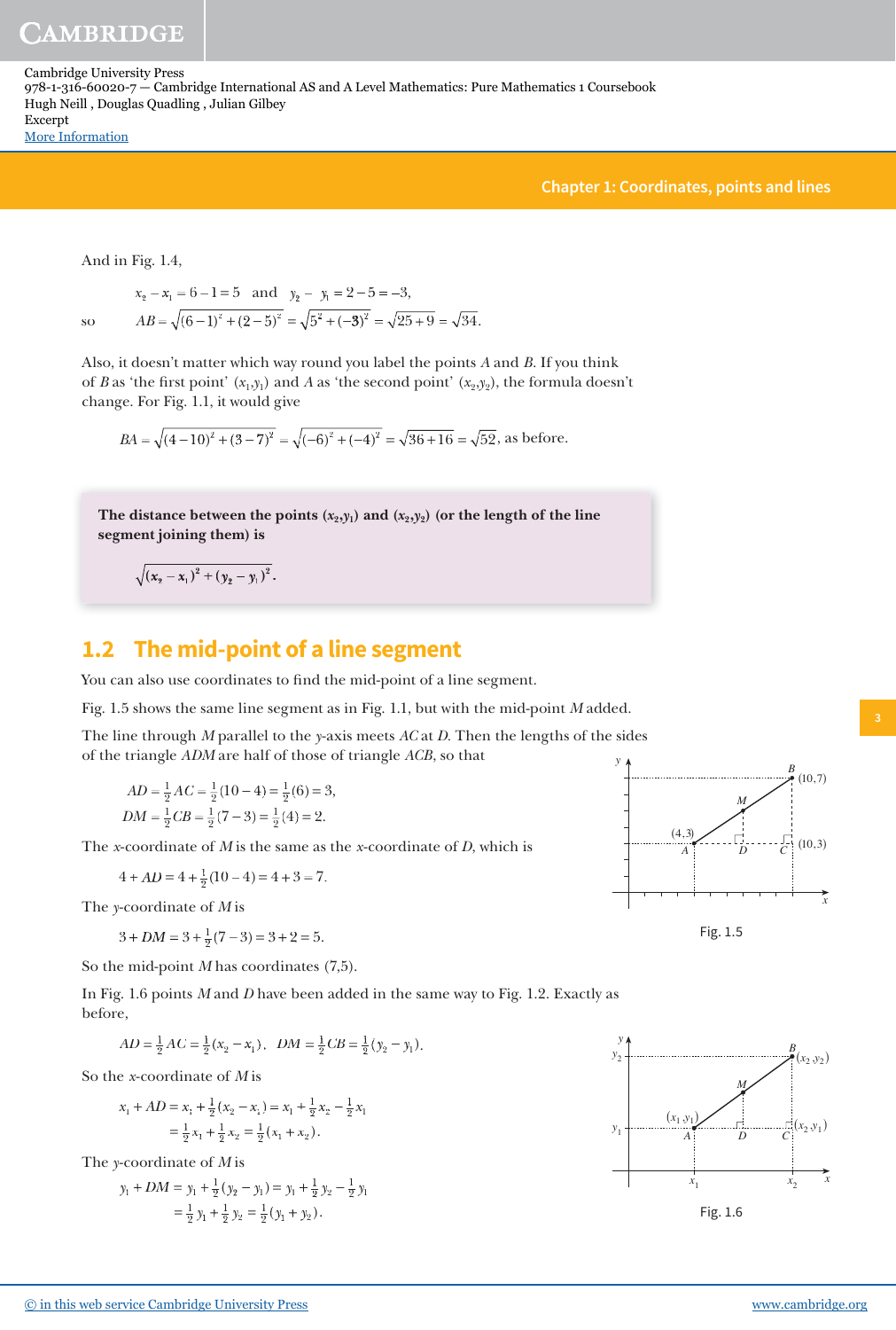**AMBRIDGE** 

Cambridge University Press 978-1-316-60020-7 — Cambridge International AS and A Level Mathematics: Pure Mathematics 1 Coursebook Hugh Neill , Douglas Quadling , Julian Gilbey Excerpt

[More Information](www.cambridge.org/9781316600207)

**Cambridge International AS and A Level Mathematics: Pure Mathematics 1**

The mid-point of the line segment joining  $(x_1,y_1)$  and  $(x_2,y_2)$  has coordinates

**1 2 1**  $\left(\frac{1}{2}(x_1 + x_2), \frac{1}{2}(y_1 + y_2)\right)$ 

Now that you have an algebraic form for the coordinates of the mid-point *M* you can use it for any two points. For example, for Fig. 1.3 the mid-point of *AB* is

$$
\left(\frac{1}{2}((-2)+3), \frac{1}{2}((-1)+5)\right) = \left(\frac{1}{2}(1), \frac{1}{2}(4)\right) = \left(\frac{1}{2}, 2\right).
$$

And for Fig. 1.4 it is  $\left(\frac{1}{2}(1+6)+3\right), \frac{1}{2}(5+2)\right) = \left(\frac{1}{2}(7), \frac{1}{2}(7)\right) = \left(3\frac{1}{2}, 3\frac{1}{2}\right)$ .

Again, it doesn't matter which you call the first point and which the second. In Fig. 1.5, if you take  $(x_1,y_1)$  as (10,7) and  $(x_2,y_2)$  as (4,3), you find that the mid-point is  $\left(\frac{1}{2}(10+4), \frac{1}{2}(7+3)\right) = (7,5)$ , as before.

## **1. 3 The gradient of a line segment**

The gradient of a line is a measure of its steepness. The steeper the line, the larger the gradient.

Unlike the distance and the mid-point, the gradient is a property of the whole line, not just of a particular line segment. If you take any two points on the line and find the increases in the *x*- and *y*-coordinates as you go from one to the other, as in Fig. 1.7, then the value of the fraction



*y* -step *x* -step

**4**

is the same whichever points you choose. This is the **gradient** of the line.

In Fig. 1.2 the *x*-step and *y*-step are  $x_2 - x_1$  and  $y_2 - y_1$ , so that:

The gradient of the line joining  $(x_1, y_1)$  to  $(x_2, y_2)$  is  $y_2 - y$  $x_2 - x$  $\frac{2}{2} - \frac{y_1}{x_1}$ .

This formula applies whether the coordinates are positive or negative. In Fig. 1.3, for example, the gradient of  $AB$  is  $\frac{5-(-1)}{2}$ 3  $5 + 1$  $3 + 2$ 6 5  $\frac{(-1)}{(-2)} = \frac{5+1}{3+2} = \frac{6}{5}$ .

But notice that in Fig. 1.4 the gradient is  $\frac{2-5}{6}$  $6 - 1$ 3 5 3 5  $=\frac{-3}{5}=-\frac{3}{5}$ ; the negative gradient tells you that the line slopes downhill as you move from left to right.

As with the other formulae, it doesn't matter which point has the suffix 1 and

which has the suffix 2. In Fig. 1.1, you can calculate the gradient as either

$$
\frac{7-3}{10-4} = \frac{4}{6} = \frac{2}{3}, \text{ or } \frac{3-7}{4-10} = \frac{-4}{-6} = \frac{2}{3}.
$$

Two lines are **parallel** if they have the same gradient.



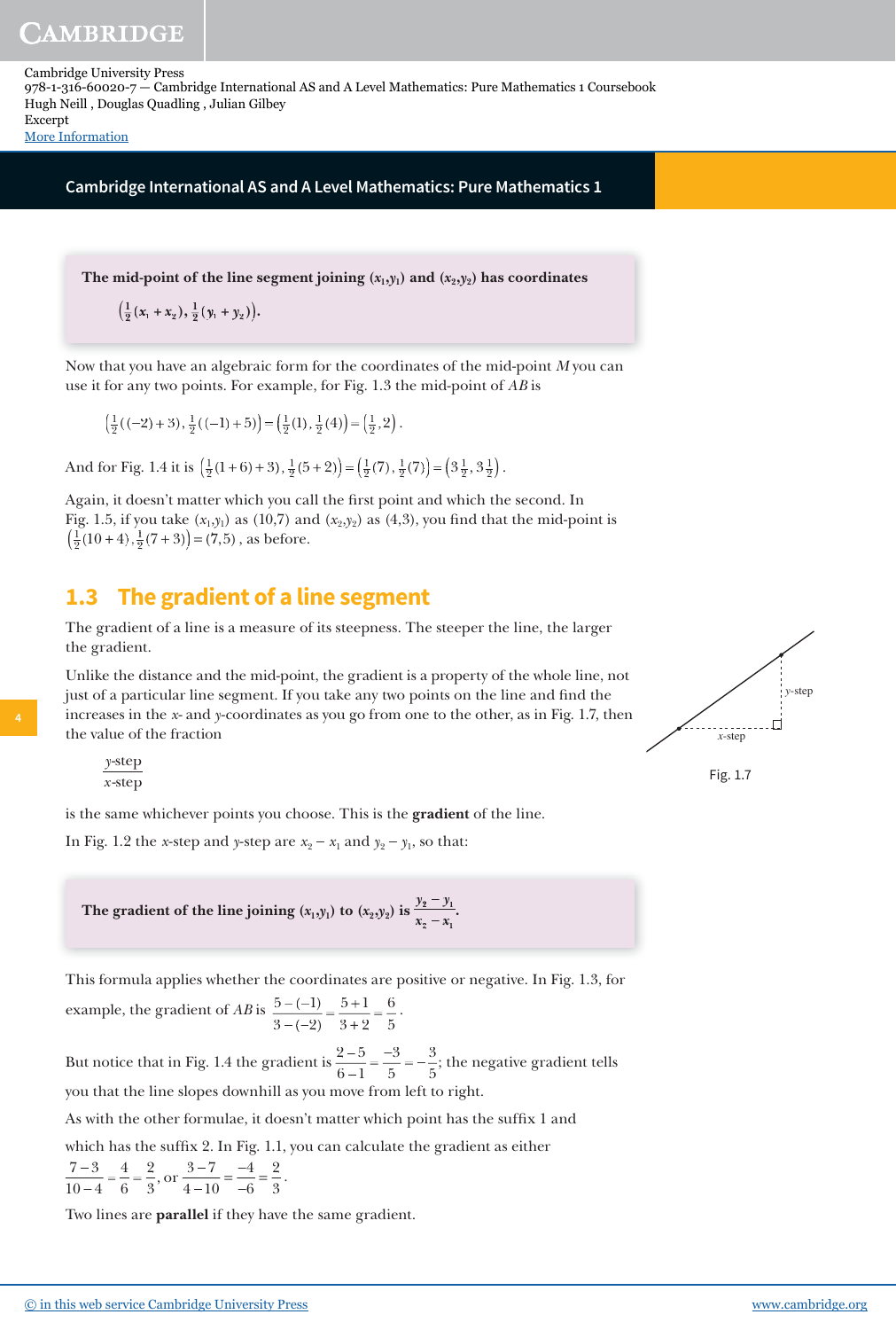### **Chapter 1: Coordinates, points and lines**

### **EXAMPLE 1.3.1**

The ends of a line segment are  $(p - q, p + q)$  and  $(p + q, p - q)$ . Find the length of the line segment, its gradient and the coordinates of its mid-point.

For the length and gradient you have to calculate

 $x_2 - x_1 = (p + q) - (p - q) = p + q - p + q = 2q$ 

and  $y_2 - y_1 = (p - q) - (p + q) = p - q - p - q = -2q$ .

The length is  $\sqrt{(x_2 - x_1)^2 + (y_2 - y_1)^2} = \sqrt{(2q)^2 + (-2q)^2} = \sqrt{4q^2 + 4q^2} = \sqrt{8q^2}$ .

The gradient is  $\frac{y_2 - y}{y_2 - y_1}$  $x_2 - x$ *q*  $\frac{y_2 - y_1}{2} = \frac{-2y_2}{2q}$  $=\frac{-2q}{2}=-1$ .

For the mid-point you have to calculate

 $x_1 + x_2 = (p - q) - (p + q) = p - q + p + q = 2p$ and  $y_1 + y_2 = (p+q) + (p-q) = p+q+p-q = 2p$ .

The mid-point is  $\left(\frac{1}{2}(x_1 + x_2), \frac{1}{2}(y_1 + y_2)\right) = \left(\frac{1}{2}(2p), \frac{1}{2}(2p)\right) = (p, p)$ .

Try drawing your own figure to illustrate the results in this example.

### **EXAMPLE 1.3.2**

Prove that the points *A*(1,1), *B*(5,3), *C*(3,0) and *D*(−1,−2) form a parallelogram.

*You can approach this problem in a number of ways, but whichever method you use, it is worth drawing a sketch. This is shown in Fig. 1.8.*

**Method 1 (using distances)** In this method, find the lengths of the opposite sides. If both pairs of opposite sides are equal, then *ABCD* is a parallelogram.

$$
AB = \sqrt{(5-1)^2 + (3-1)^2} = \sqrt{20}.
$$
  
\n
$$
DC = \sqrt{(3-(-1))^2 + (0-(-2))^2} = \sqrt{20}.
$$
  
\n
$$
CB = \sqrt{(5-3)^2 + (3-0)^2} = \sqrt{13}.
$$
  
\n
$$
DA = \sqrt{(1-(-1))^2 + (1-(-2))^2} = \sqrt{13}.
$$

Therefore *AB* = *DC* and *CB* = *DA*, so *ABCD* is a parallelogram.

**Method 2 (using mid-points)** In this method, begin by finding the mid-points of the diagonals *AC* and *BD.* If these points are the same, then the diagonals bisect each other, so the quadrilateral is a parallelogram.

The mid-point of  $AC$  is  $\left(\frac{1}{2}(1+3), \frac{1}{2}(1+0)\right)$ , which is  $\left(2, \frac{1}{2}\right)$ . The mid-point of *BD* is  $\left(\frac{1}{2}\right)$ 1  $\left(\frac{1}{2}(5+(-1)), \frac{1}{2}(3+(-2))\right)$ , which is also  $\left(2, \frac{1}{2}\right)$  $(2,\frac{1}{2})$ . So *ABCD* is a parallelogram.



Fig. 1.8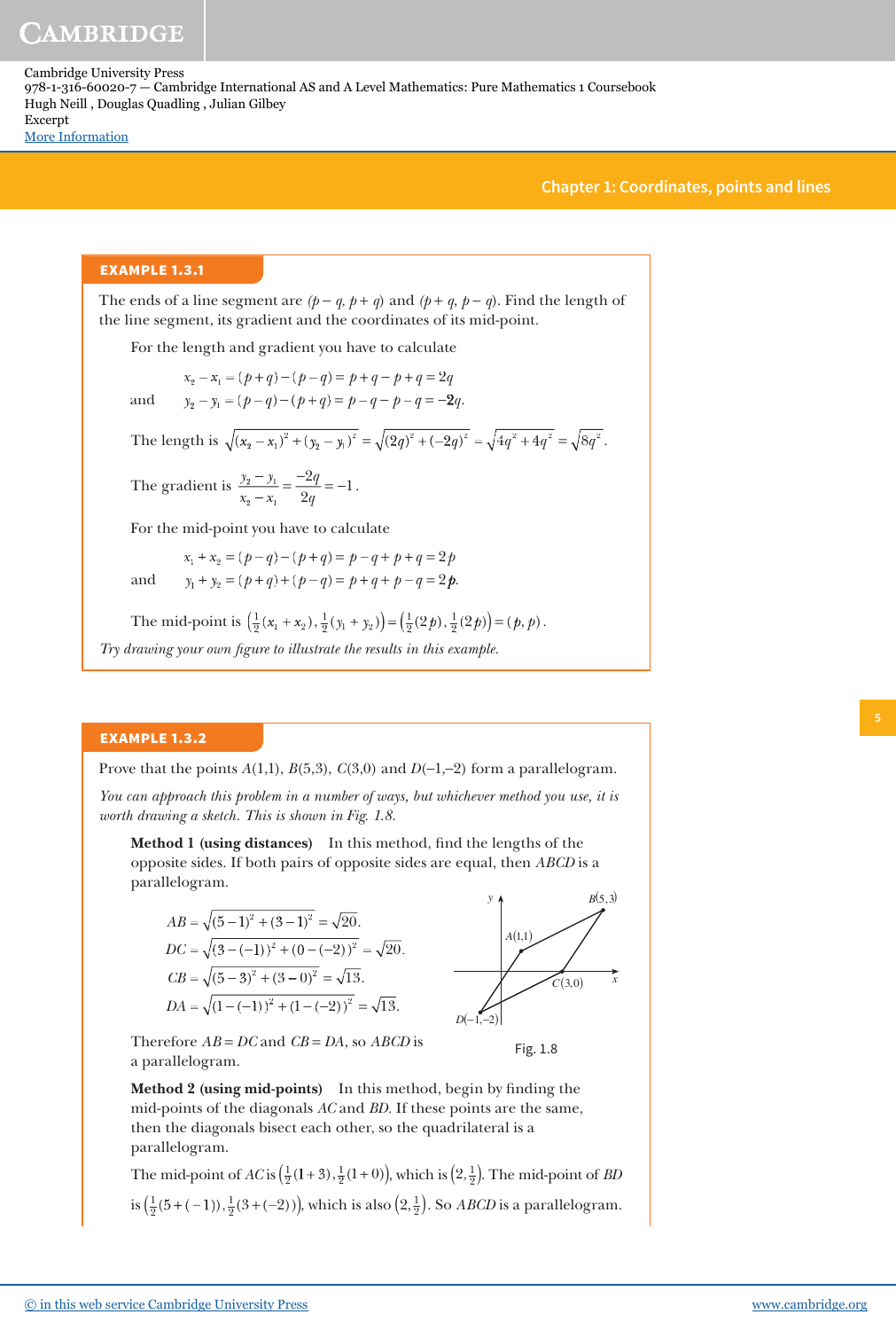**AMBRIDGE** 

Cambridge University Press 978-1-316-60020-7 — Cambridge International AS and A Level Mathematics: Pure Mathematics 1 Coursebook Hugh Neill , Douglas Quadling , Julian Gilbey Excerpt

[More Information](www.cambridge.org/9781316600207)

### **Cambridge International AS and A Level Mathematics: Pure Mathematics 1**

**Method 3 (using gradients)** In this method, find the gradients of the opposite sides. If both pairs of opposite sides are parallel, then *ABCD* is a parallelogram. The gradients of *AB* and *DC* are  $\frac{3-1}{5-1}$  $5 - 1$ 2 4 1 2 0  $3 - (-1)$ 2 4 1 2  $=\frac{2}{4}=\frac{1}{2}$  and  $\frac{0-(-2)}{3-(-1)}=\frac{2}{4}=\frac{1}{2}$  respectively, so *AB* is parallel to *DC*. The gradients of *DA* and *CB* are both  $\frac{3}{3}$ 2 , so *DA* is parallel to *CB.* As the opposite sides are parallel, *ABCD* is a parallelogram.

### **Exercise 1A**

Do not use a calculator. Where appropriate, leave square roots in your answers.

- **1** Find the lengths of the line segments joining these pairs of points. In parts **e** and **h** assume that  $a > 0$ ; in parts **j** and **i** assume that  $p > q > 0$ .
	- **a**  $(2, 5)$  and  $(7, 17)$  **b**  $(-3, 2)$  and  $(1, -1)$
	- **c** (4, −5) and (−1, 0) **d** (−3, −3) and (−7, 3)
	- **e** (2*a*, *a*) and (10*a*, −14*a*) **f** (*a* + 1, 2*a* + 3) and (*a* − 1, 2*a* − 1)
- - **g** (2, 9) and (2, −14) **h** (12*a*, 5*b*) and (3*a*, 5*b*)
	- **i**  $(p, q)$  and  $(q, p)$  **j**  $(p + 4q, p q)$  and  $(p 3q, p)$
- **2** Show that the points  $(1,-2)$ ,  $(6,-1)$ ,  $(9,3)$  and  $(4,2)$  are vertices of a parallelogram.
- Show that the triangle formed by the points  $(-3, -2)$ ,  $(2, -7)$  and  $(-2, 5)$  is isosceles.
- Show that the points  $(7, 12)$ ,  $(-3, -12)$  and  $(14, -5)$  lie on a circle with centre  $(2, 0)$ .
- **5** Find the coordinates of the mid-points of the line segments joining these pairs of points.
	- **a**  $(2, 11)$ ,  $(6, 15)$  **b**  $(5, 7)$ ,  $(-3, 9)$ **c**  $(-2,-3)$ ,  $(1,-6)$  **d**  $(-3,4)$ ,  $(-8,5)$ **e**  $(p+2, 3p-1)$ ,  $(3p+4, p-5)$  **f**  $(p+3, q-7)$ ,  $(p+5, 3-q)$ **g**  $(p+2q, 2p+13q)$ ,  $(5p-2q, -2p-7q)$  **h**  $(a+3, b-5)$ ,  $(a+3, b+7)$
- **6** *A* (−2, 1) and *B* (6, 5) are the opposite ends of the diameter of a circle. Find the coordinates of its centre.
- **7** *M*(5, 7) is the mid-point of the line segment joining *A* (3, 4) to *B*. Find the coordinates of *B*.
- **8** *A*(1, −2), *B*(6, −1), *C*(9, 3) and *D*(4, 2) are the vertices of a parallelogram. Verify that the mid-points of the diagonals *AC* and *BD* coincide.
- **9** Which one of the points *A*(5, 2), *B*(6, −3) and *C*(4, 7) is the mid-point of the other two? Check your answer by calculating two distances.
- **10** Find the gradients of the lines joining the following pairs of points.
	- **a** (3,8), (5,12) **b** (1,−3), (−2, 6)
	- **c** (−4, −3), (0, −1) **d** (−5, −3), (3, −9)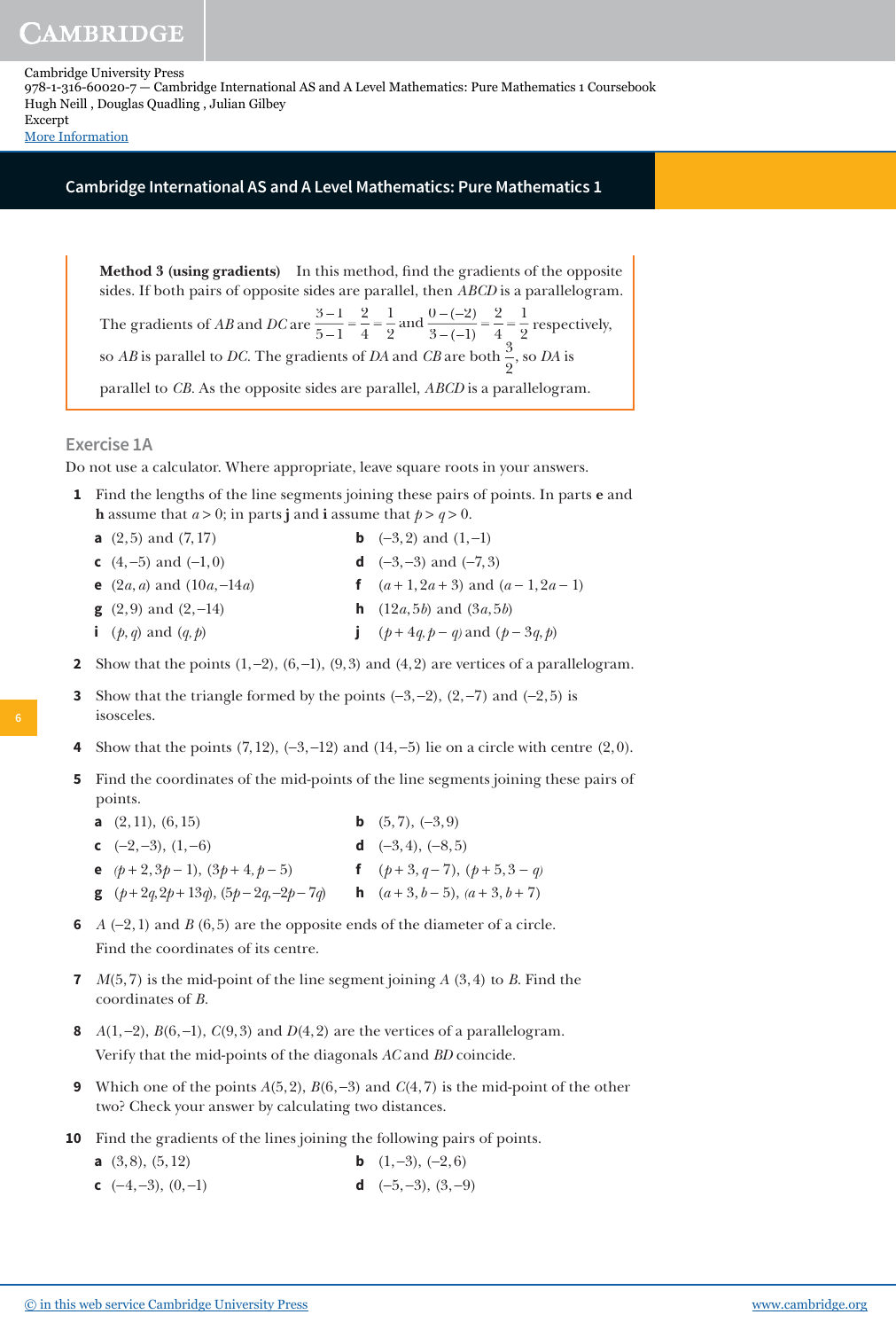**Chapter 1: Coordinates, points and lines**

- **e** (*p* + 3, *p* − 3), *(*2*p* + 4, − *p* − 5) **f** *(p* + 3*, q* − 5), (*q* − 5*, p* + 3) **g**  $(p+q-1, q+p-3)$ ,  $(p-q+1, q-p+3)$  **h**  $(7, p)$ ,  $(11, p)$
- **11** Find the gradients of the lines *AB* and *BC* where *A* is (3, 4), *B* is (7, 6) and *C* is (−3, 1). What can you deduce about the points *A*, *B* and C?
- **12** The point  $P(x, y)$  lies on the straight line joining  $A(3, 0)$  and  $B(5, 6)$ . Find expressions for the gradients of *AP* and *PB*. Hence show that  $y = 3x - 9$ .
- **13** A line joining a vertex of a triangle to the mid-point of the opposite side is called a median. Find the length of the median *AM* in the triangle *A*(−1, 1), *B*(0, 3), *C*(4, 7).
- **14** A triangle has vertices *A*(−2, 1), *B*(3, −4) and *C*(5, 7).
	- **a** Find the coordinates of *M*, the mid-point of *AB,* and *N,* the mid-point of *AC*.
	- **b** Show that *MN* is parallel to *BC.*
- **15** The points *A*(2, 1), *B*(2, 7) and *C*(−4, −1) form a triangle. *M* is the mid-point of *AB* and *N* is the mid-point of *AC.*
	- **a** Find the lengths of *MN* and *BC.* **b** Show that *BC* = 2*MN.*
- **16** The vertices of a quadrilateral *ABCD* are *A*(1, 1), *B*(7, 3), *C*(9, −7) and *D*(−3,−3). The points *P, Q, R* and *S* are the mid-points of *AB, BC, CD* and *DA* respectively.
	- **a** Find the gradient of each side of *PQRS*.
	- **b** What type of quadrilateral is *PQRS*?
- **17** The origin *O* and the points  $P(4, 1)$ ,  $Q(5, 5)$  and  $R(1, 4)$  form a quadrilateral.
	- **a** Show that *OR* is parallel to *PQ.*
	- **b** Show that *OP* is parallel to *RQ.*
	- **c** Show that  $OP = OR$ .
	- **d** What shape is *OPQR*?
- **18** The origin *O* and the points *L*(−2, 3), *M*(4, 7) and *N*(6, 4) form a quadrilateral.
	- **a** Show that  $ON = LM$ . **b** Show that *ON* is parallel to *LM.*
	- **c** Show that *OM* = *LN.* **d** What shape is *OLMN?*
- **19** The vertices of a quadrilateral *PQRS* are *P*(1, 2), *Q*(7, 0), *R*(6, −4) and *S*(−3, −1).
	- **a** Find the gradient of each side of the quadrilateral.
	- **b** What type of quadrilateral is *PQRS*?
- **20** The vertices of a quadrilateral are  $T(3, 2)$ ,  $U(2, 5)$ ,  $V(8, 7)$  and  $W(6, 1)$ . The midpoints of *UV* and *VW* are *M* and *N* respectively. Show that the triangle *TMN* is isosceles.
- **21** The vertices of a quadrilateral *DEFG* are *D*(3, −2), *E*(0, −3), *F*(−2, 3) and *G*(4, 1).
	- **a** Find the length of each side of the quadrilateral.
	- **b** What type of quadrilateral is *DEFG* ?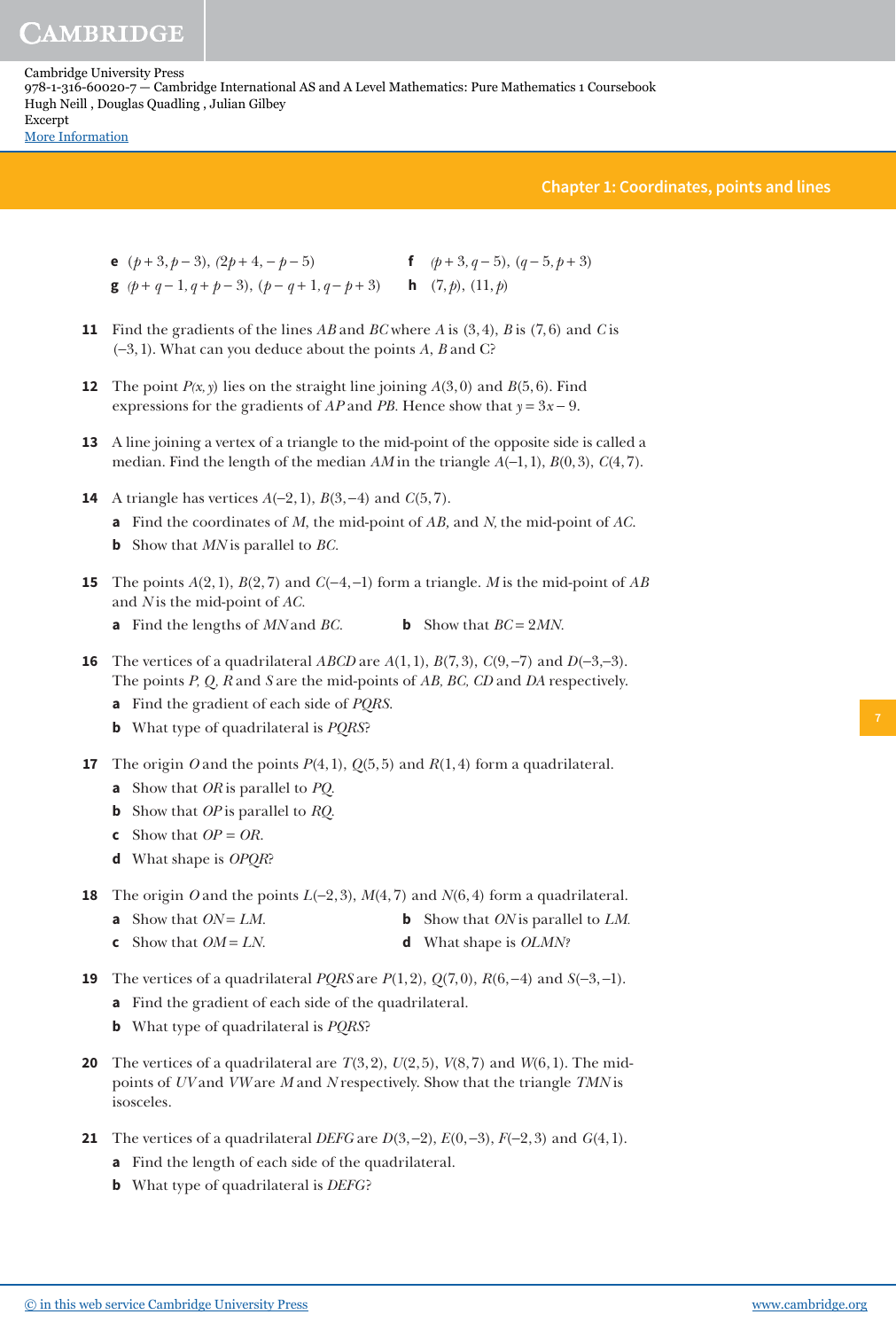**Cambridge International AS and A Level Mathematics: Pure Mathematics 1**

- **22** The points *A*(2, 1), *B*(6, 10) and *C*(10, 1) form an isosceles triangle with *AB* and *BC* of equal length. The point *G* is (6, 4).
	- **a** Write down the coordinates of *M*, the mid-point of *AC*.
	- **b** Show that *BG* = 2*GM* and that *BGM* is a straight line.
	- **c** Write down the coordinates of *N*, the mid-point of *BC*.
	- **d** Show that *AGN* is a straight line and that *AG* = 2*GN*.

### **1.4 What is meant by the equation of a straight line or of a curve?**

How can you tell whether or not the points  $(3, 7)$  and  $(1, 5)$  lie on the curve  $y = 3x^2 + 2$ ? The answer is to substitute the coordinates of the points into the equation and see whether they fit; that is, whether the equation is **satisfied** by the coordinates of the point.

For (3, 7): the right side is  $3 \times 3^2 + 2 = 29$  and the left side is 7, so the equation is not satisfied. The point (3, 7) does not lie on the curve  $y = 3x^2 + 2$ .

For (1, 5): the right side is  $3 \times 1^2 + 2 = 5$  and the left side is 5, so the equation is satisfied. The point  $(1, 5)$  lies on the curve  $y = 3x^2 + 2$ .

**The equation of a line or curve is a rule for determining whether or not the point with coordinates (x,y) lies on the line or curve.**

This is an important way of thinking about the equation of a line or curve.

# **1.5 The equation of a line**

#### **EXAMPLE 1.5.1**



In the general case, you need to find the equation of the line with gradient *m* through the point *A* with coordinates  $(x_1, y_1)$ . Fig. 1.10 shows this line and another

point *P* with coordinates  $(x, y)$  on it. The gradient of *AP* is  $\frac{y - y}{x - x}$ 1 .

Equating to *m* gives  $\frac{y - y}{y}$ *x x*  $\frac{1}{m} = m$ 1 , or  $y - y_1 = m(x - x_1)$ .

The equation of the line through  $(x_1, y_1)$  with gradient  $m$  is  $y - y_1 = m(x - x_1)$ .

1

*Notice that the coordinates of*  $A(x_1,y_1)$  *satisfy this equation.* 



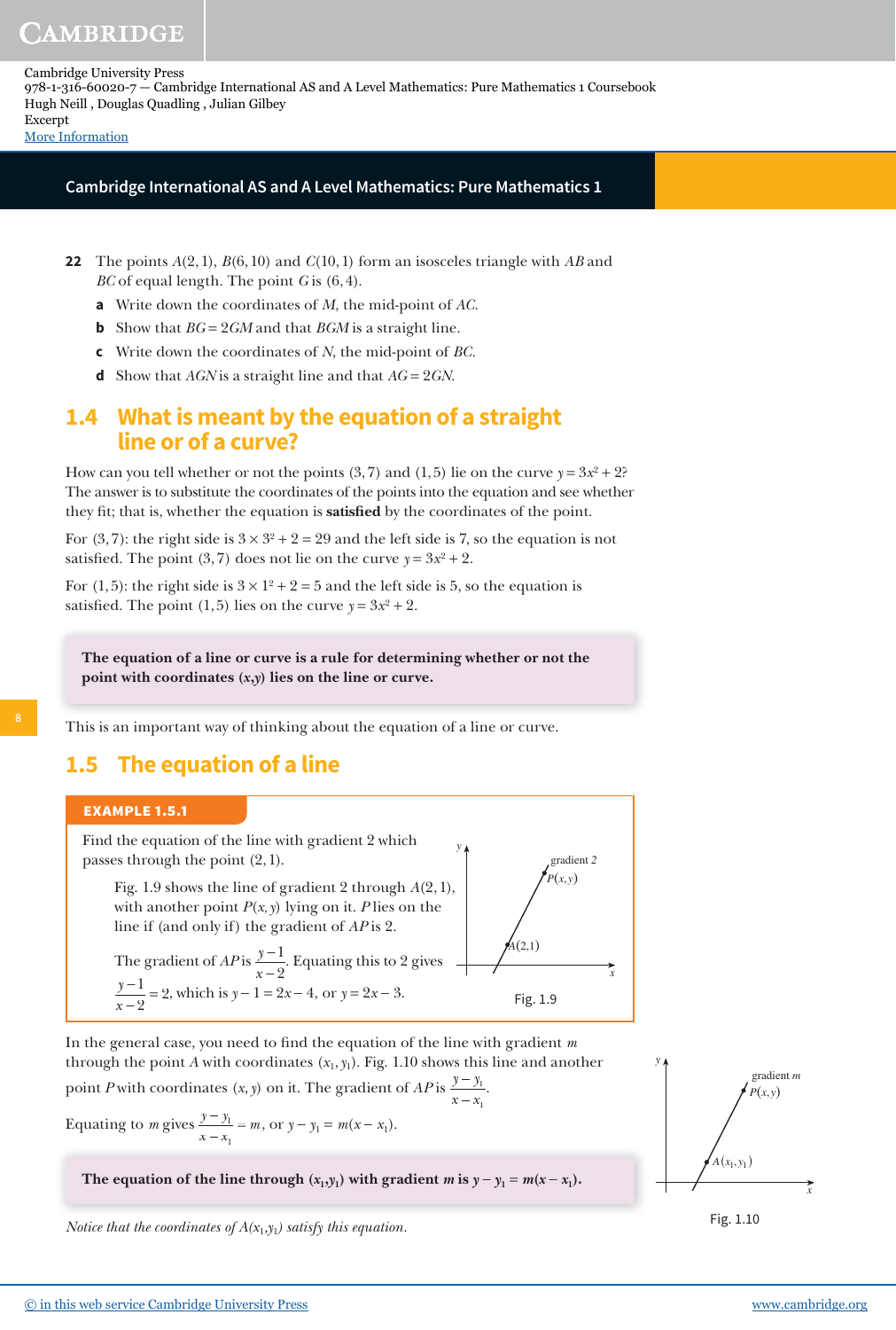**Chapter 1: Coordinates, points and lines**

.

### **EXAMPLE 1.5.2**

Find the equation of the line through the point  $(-2, 3)$  with gradient -1.

Using the equation  $y - y_1 = m(x - x_1)$  gives the equation  $y - 3 = -1(x - (-2))$ , which is  $y - 3 = -x - 2$  or  $y = -x + 1$ . As a check, substitute the coordinates (−2, 3) into both sides of the equation, to make sure that the given point does actually lie on the line.

### **EXAMPLE 1.5.3**

Find the equation of the line joining the points  $(3, 4)$  and  $(-1, 2)$ .

To find this equation, first find the gradient of the line joining  $(3,4)$  to  $(-1,2)$ .

Then you can use the equation  $y - y_1 = m(x - x_1)$ .

The gradient of the line joining (3, 4) to (−1, 2) is  $\frac{2-4}{\cdots}$  $1) - 3$ 2 4 1 2 = − − =  $(-1)$ 

The equation of the line through (3,4) with gradient  $\frac{1}{2}$  is  $y - 4 = \frac{1}{2}(x)$  $\frac{1}{2}(x-3)$ . After multiplying out and simplifying you get  $2y - 8 = x - 3$ , or  $2y = x + 5$ .

*Check this equation mentally by substituting the coordinates of the other point.*

# **1.6 Recognising the equation of a line**

The answers to Examples 1.5.1−1.5.3 can all be written in the form *y* = *mx* + *c*, where *m* and *c* are numbers.

It is easy to show that any equation of this form is the equation of a straight line. If *y* =  $mx + c$ , then *y* −  $c = m(x - 0)$ , or

$$
\frac{y-c}{x-0} = m \qquad \text{(except when } x = 0\text{)}.
$$

This equation tells you that, for all points  $(x, y)$  whose coordinates satisfy the equation, the line joining (0, *c*) to (*x*, *y*) has gradient *m*. That is, (*x*, *y*) lies on the line through (0, *c*) with gradient *m*.

The point  $(0, c)$  lies on the *y*-axis. The number *c* is called the *y*-intercept of the line.

To find the *x*-intercept, put  $y = 0$  in the equation, which gives  $x = -\frac{c}{n}$  $=-\frac{c}{m}$ .

But notice that you can't do this division if  $m = 0$ . In that case the line is parallel to the *x*-axis, so there is no *x*-intercept.

When  $m = 0$ , all the points on the line have coordinates of the form (something,  $c$ ). Thus the points  $(1, 2)$ ,  $(-1, 2)$ ,  $(5, 2)$ , ... all lie on the straight line  $y = 2$ , shown in Fig. 1.11. As a special case, the *x*-axis has equation  $y = 0$ .

Similarly, a straight line parallel to the *y*-axis has an equation of the form  $x = k$ . All points on it have coordinates (*k*, something). Thus the points (3, 0), (3, 2), (3, 4), ... all lie on the line *x* = 3, shown in Fig. 1.12. The *y*-axis itself has equation  $x = 0$ .